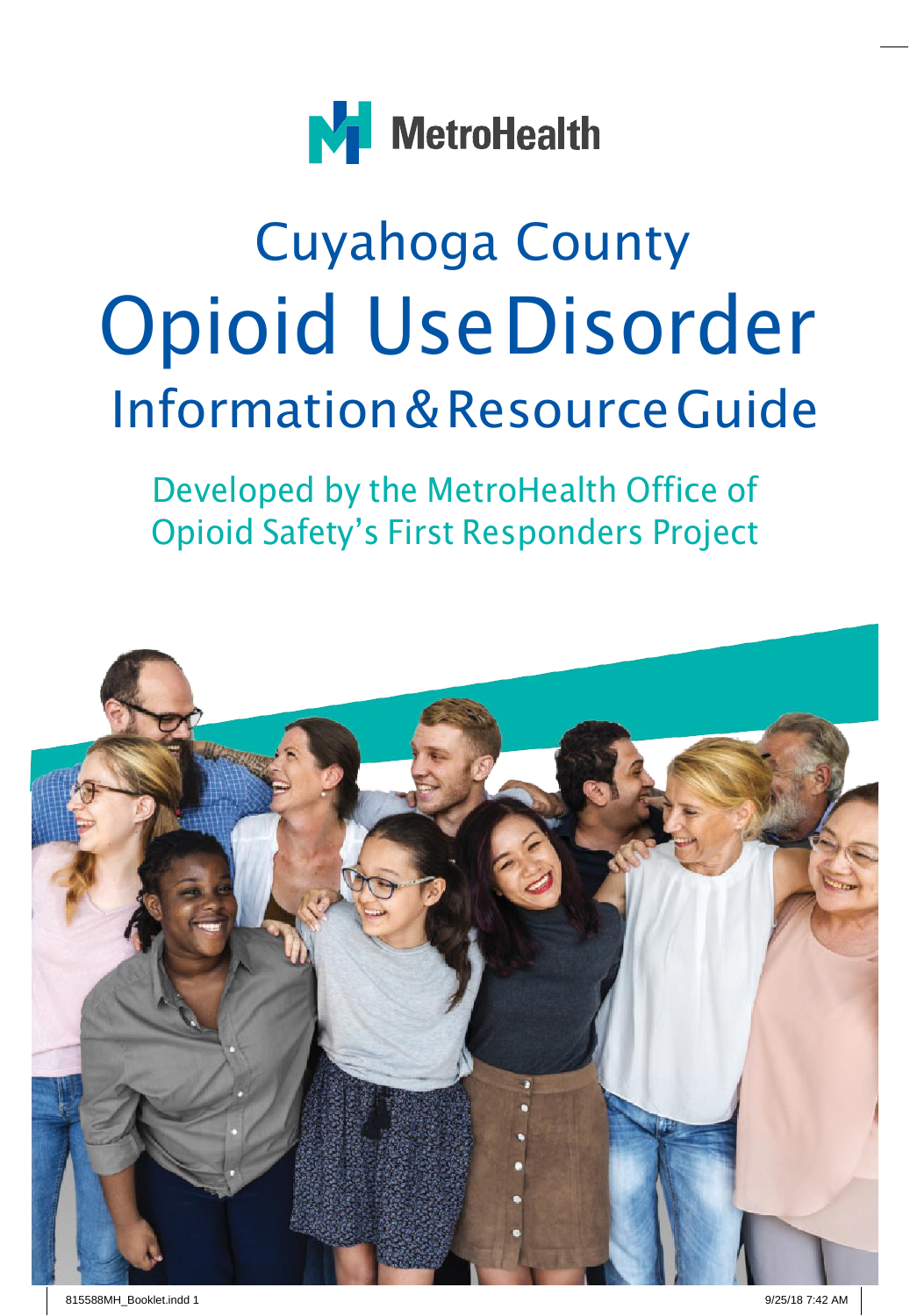#### **Table of Contents**

#### **TREATMENT**

| Medication Assisted Treatment -               |  |
|-----------------------------------------------|--|
| - Buprenorphine Medication Assisted Treatment |  |
| - Methadone Medication Assisted Treatment     |  |
| - Naltrexone Medication Assisted Treatment    |  |
|                                               |  |
|                                               |  |

#### **RECOVERY**

#### **PROGRAMS AND SERVICES**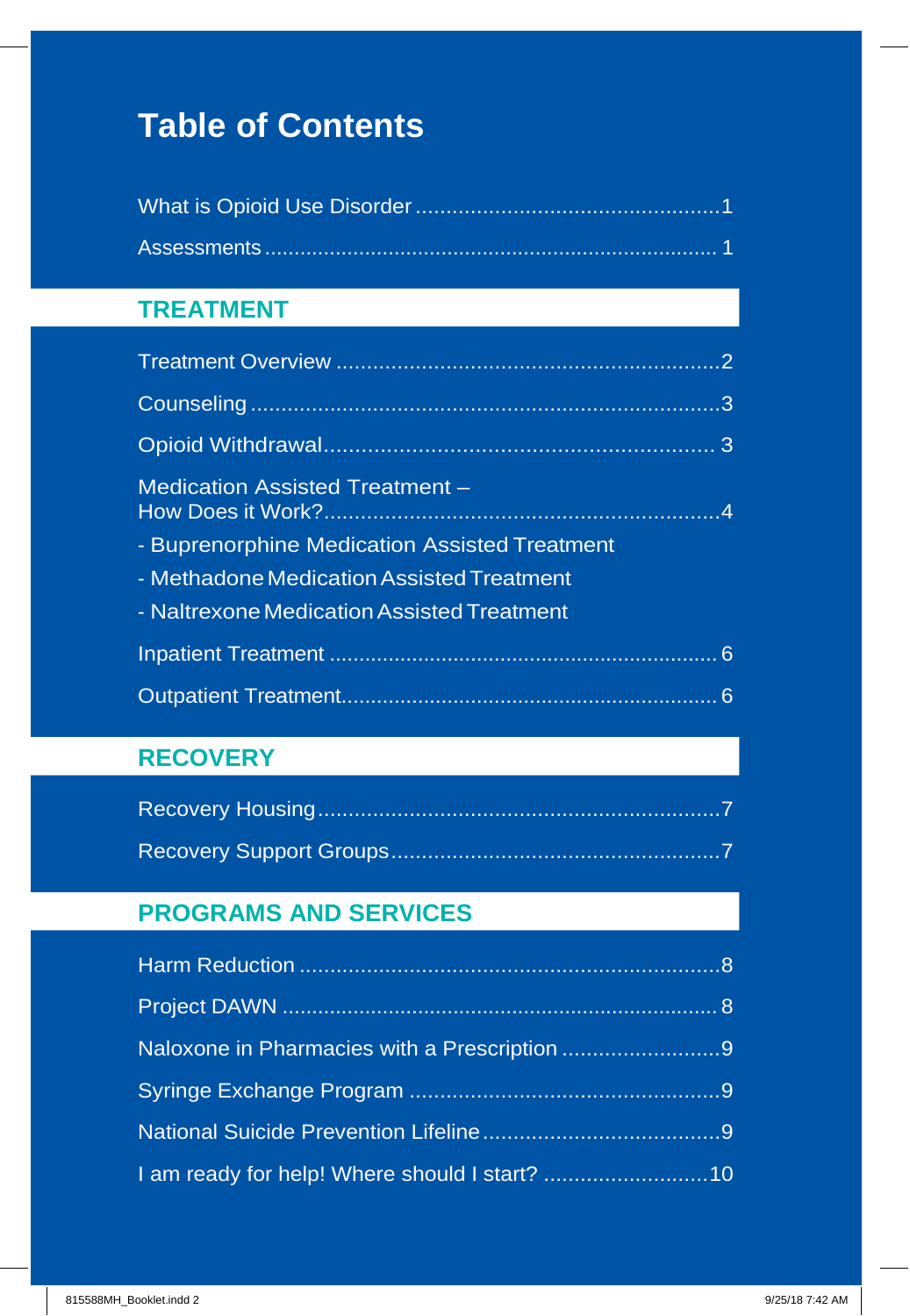### <span id="page-2-0"></span>What isOpioid Use Disorder?

Opioid Use Disorder (OUD) is a type of drug addiction. Addiction is a chronic brain disease in which a person continuously uses a drug despite negative and harmful consequences. Addiction is a brain disease because it changes the chemistry of the brain and how the brain works. Addiction affects a person's health, their behavior, and even how a person thinks and feels. This can last a long time and have other negative impacts on a person's life.

OUD is characterized by:

- **•** Inability to give up druguse
- **•** Inability to control one'sbehavior
- **•** Craving
- **•** Inability to recognize problems with one's behaviors and relationships
- **•** Dysfunction in emotional response

Like other chronic diseases such as diabetes and heart disease, addiction involves cycles of relapse and recovery. Without proper treatment, addiction is progressive and can result in disability or premature death. There is **hope**, however, as there are treatment options for addiction and people **do** recover.



### <span id="page-2-1"></span>**Assessments**

An *assessment* is the next step toward recovery. An assessment will help a qualified clinician determine what type of care is appropriate for an individual by reviewing detailed questions that help to gain athorough understanding of the patient. The clinician will ask patients about various aspects of a patient's life. A detailed patient profile helps a clinician develop an appropriate treatment plan for the patient.

Common assessment questions include:

- **•** How long has a person been using drugs?
- **•** Is there a family history of addiction?

Following an assessment, an individual will need to complete a physical examination to assess the individual's physical health. This will also include tests such as a drug urine test also known as a urine toxicology screen.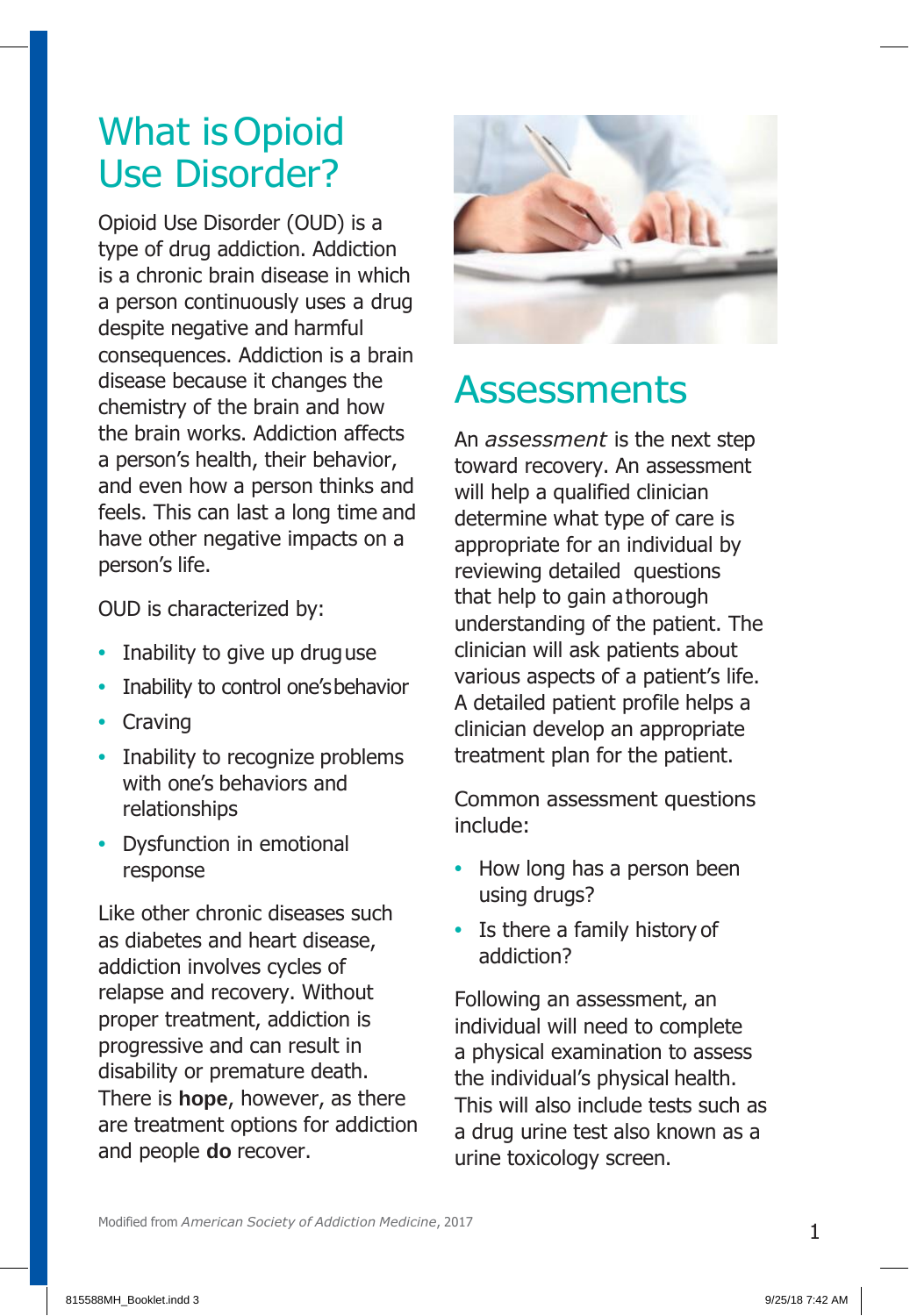### <span id="page-3-0"></span>Treatment Overview

Following anassessment, the clinician willdiscuss recommended treatment options with the patient. Every person is different, and so, treatment should be appropriate to fit the needs of each individual. Addiction treatment should be ongoing because addiction is a chronic disease.

There are several medication options for opioid use disorder including: methadone, buprenorphine, and naltrexone.

All medications should be used alongside other treatment supports such as counseling.

Treatment can occur in different care settings including:

- **•** Outpatient
- **•** Intensive outpatient or partial hospitalization
- **•** Residential addiction treatment or in a hospital setting



- 2
- Modified from *American Society of Addiction Medicine*, 2017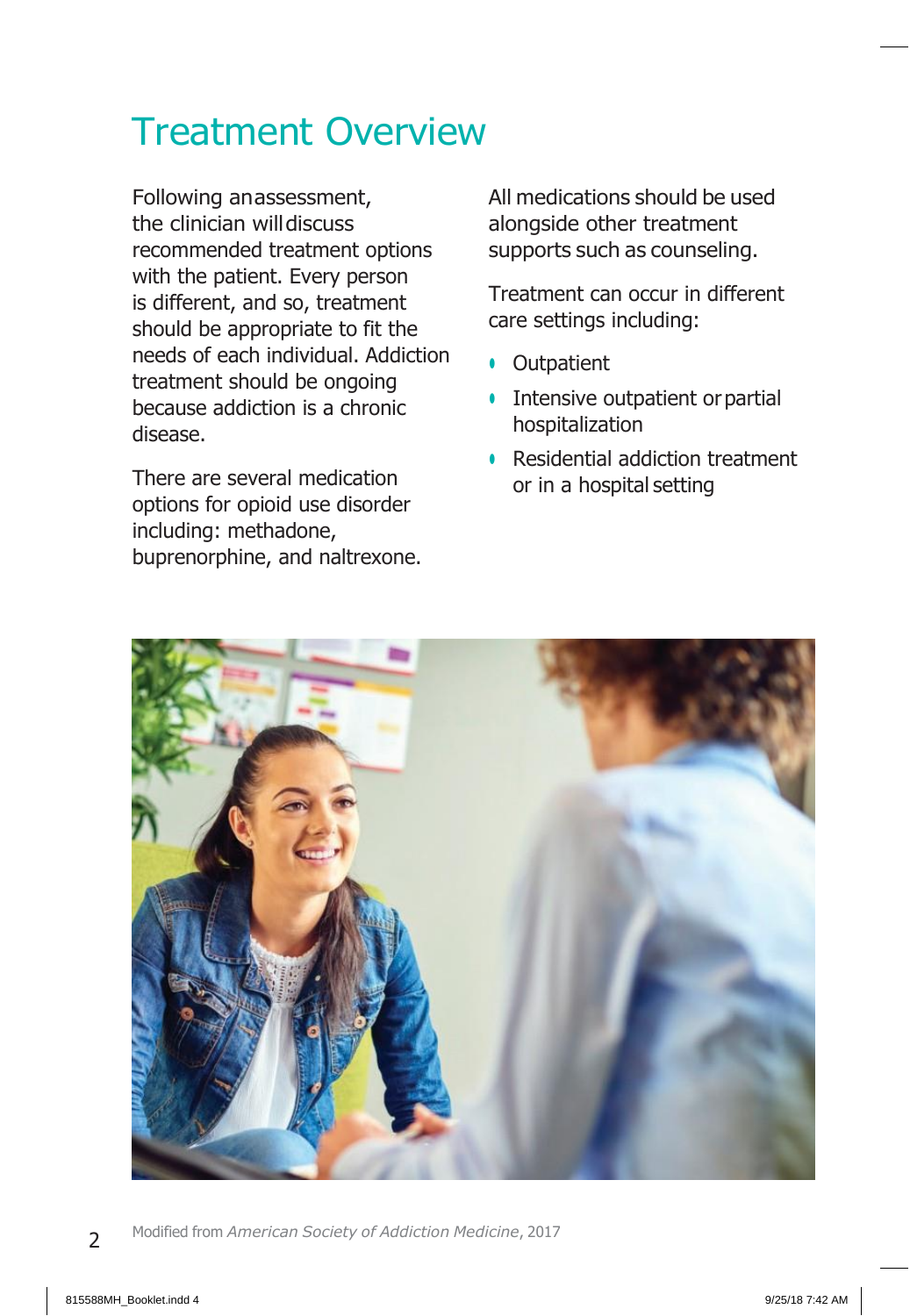

### **Counseling**

Counseling is a key component of treatment. Counseling is done by a qualified clinician and can be done in the same place a treatment medication is given or in a different setting. The purpose of counseling is to help a patient identify personal, social, or other problems that contribute to the addiction. Common problems addressed in counseling include:

- **•** Feelings of lowself-worth
- **•** Difficult situations at home
- **•** Spending time with others who use drugs oralcohol
- **•** Experiences of trauma

Counseling can be conducted in a private one-on-one setting with the clinician and the patient or counseling can be done in group a setting, also known as support groups.

<span id="page-4-0"></span>Counseling is also available for family members or friends of individuals with substance use disorders.

### Opioid Withdrawal

After repeated drug use, individuals can develop a dependence to a drug. When a person stops using that drug, the individual will experience withdrawal. Opioid withdrawal includes a number of symptoms such as nausea, vomiting, cramps, sweating, anxiety, and headaches. Withdrawal can last up to 10 days, but usually lasts between 3-5 days. While opioid withdrawal symptoms are quite uncomfortable, they are rarely life-threatening. Withdrawal management, also called detoxification or detox, is recommended over trying to quit "cold turkey" or trying to stop on one's own. When individuals try to stop drug use "cold turkey" they face strong cravings and often relapse.

Detox alone is **not** a treatment for opioid addiction and can increase the risk of relapse and increase the risk of overdose and overdose death. Treatment options following detox can include inpatient or outpatient therapy and/or naltrexone treatment. Medication assisted treatment in combination with counseling, however, is the recommended treatment route for opioid use disorder because it less often results in relapse.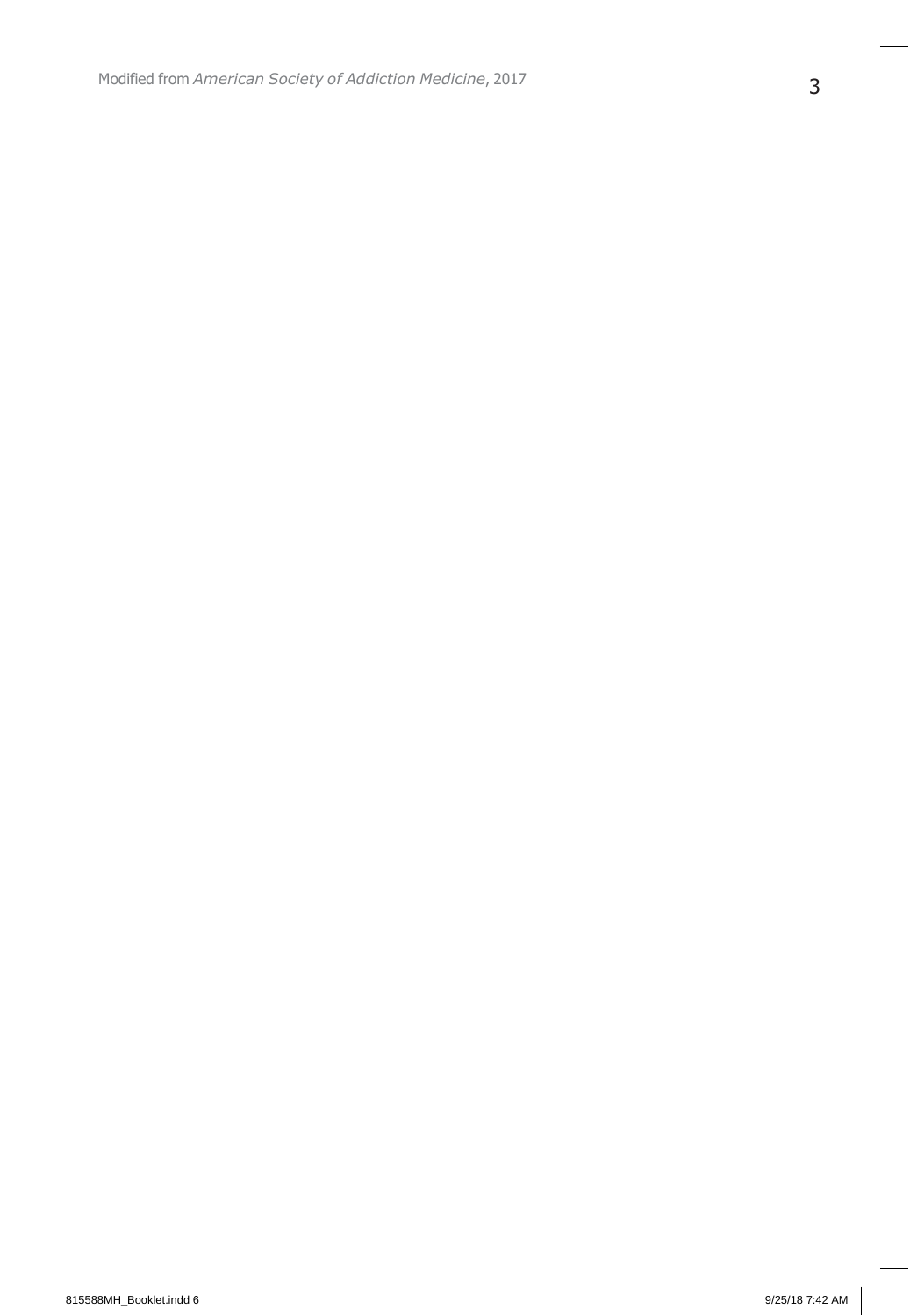### Medication Assisted Treatment: How Does ItWork?

Research has shown that individuals with opioid use disorder who complete drug detoxification followed by complete abstinence are more likely to relapse and return to drug use than individuals who receive medication assisted treatment. Relapse after a period of abstinence can be life threatening because of the risk for fatal opioid overdose due to lowered drug tolerance. An important treatment method in supporting recovery for opioid addiction is treatment with medications that reduce withdrawal and craving without producing euphoria or a high that the original drug of abuse caused. **Methadone** and **buprenorphine**  are medications approved for this purpose.

The type of medication chosen for an individual depends on the person and the type of treatment setting. Medications used for medication assisted treatment of opioid use disorder include: methadone, buprenorphine, and naltrexone.



- **•** Counseling isrecommended with each MATmedication.
- **•** Each medication works differently and has its own risks and benefits.
- **•** Each medication has a special way to be started and can be safely used for years.
- **•** When used properly, MAT medications will NOT create a new addiction, instead, these medications help the patient manageaddictionandrecover.

Modified from *American Society of Addiction Medicine*, 2017

Bart G. Maintenance medication for opiate addiction: the foundation of recovery. *J Addict Dis.* 2012;31(3):207-225. doi:10.1080/10550887.2012.694598.

Davoli M, Bargagli AM, Perucci CA, et al. Risk of fatal overdose during and after specialist drug treatment: the VEdeTTE study, a national multi-site prospective cohort study. *Addict Abingdon Engl.* 2007;102(12):1954-1959. doi:10.1111/j.1360-0443.2007.02025.x.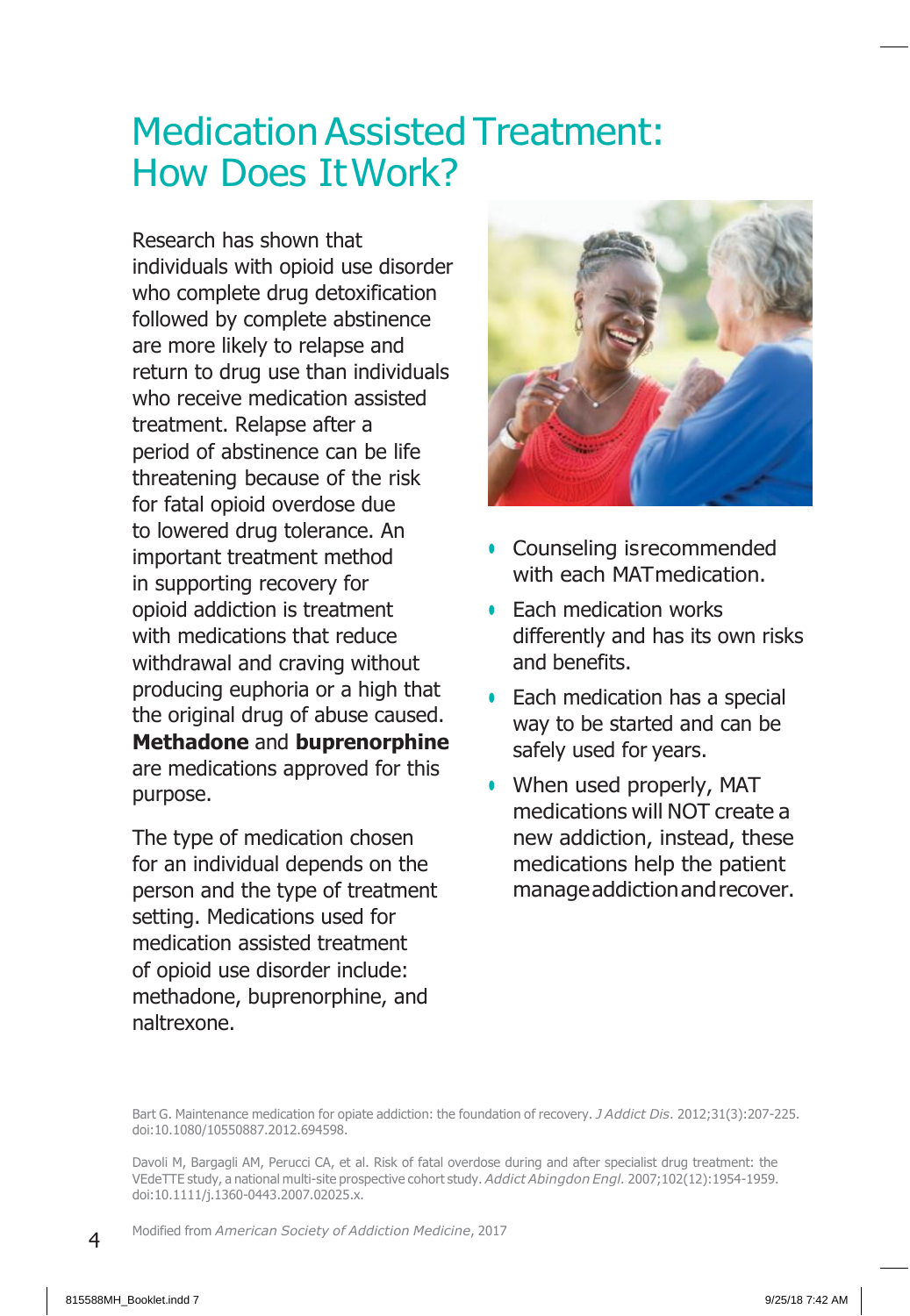### Medication AssistedTreatment for Opioid Use Disorder

#### **Buprenorphine**

- **•** Buprenorphine helps to relieve opioid withdrawal symptoms and drug cravings without producing a high oreuphoria.
- **•** Buprenorphine comes in the form of a tablet or film. Several types of buprenorphine are combined with naloxone to prevent potential misuse.
- **•** Buprenorphine can be prescribed in an office-based setting by certified providers including physicians, nurse practitioners and physician assistants.
- **•** Patients are advised to wait until they are experiencing mild to moderate opioid withdrawal before taking the first dose.
- **•** Buprenorphine is taken once per day and the dosage can be adjusted over time.
- **•** Insurance can play a role in which form of the medication should be chosen.

#### Methadone

- **•** Methadone, like buprenorphine, helps to reduce cravings and withdrawal.
- **•** Methadone for medication assisted treatment can only be

provided in a federally qualified methadone clinic.

- **•** Methadone can be safely started at the beginning of opioid withdrawal.
- **•** Methadone comes in various forms including as a pill, liquid, or wafer. It is taken once per day, but over time dosing may change.
- **•** People who are in stable recovery may be provided a supply of medication to be taken at home, otherwise, doses must be taken at the methadone clinic.

#### **Naltrexone**

- **•** Naltrexone blocks the effects of opioids on the brain. This takes away the ability for a person to get high if he/she uses an opioid.
- **•** Naltrexone is a good option for preventing relapse and may reduce drug cravings.
- **•** Naltrexone is available in a daily tablet or monthly injection (Vivitrol) in office-based settings.
- **•** A person must be completely detoxed from opioids before starting naltrexone. If aperson has opioids in his/her system, the person will experience strong opioid withdrawal.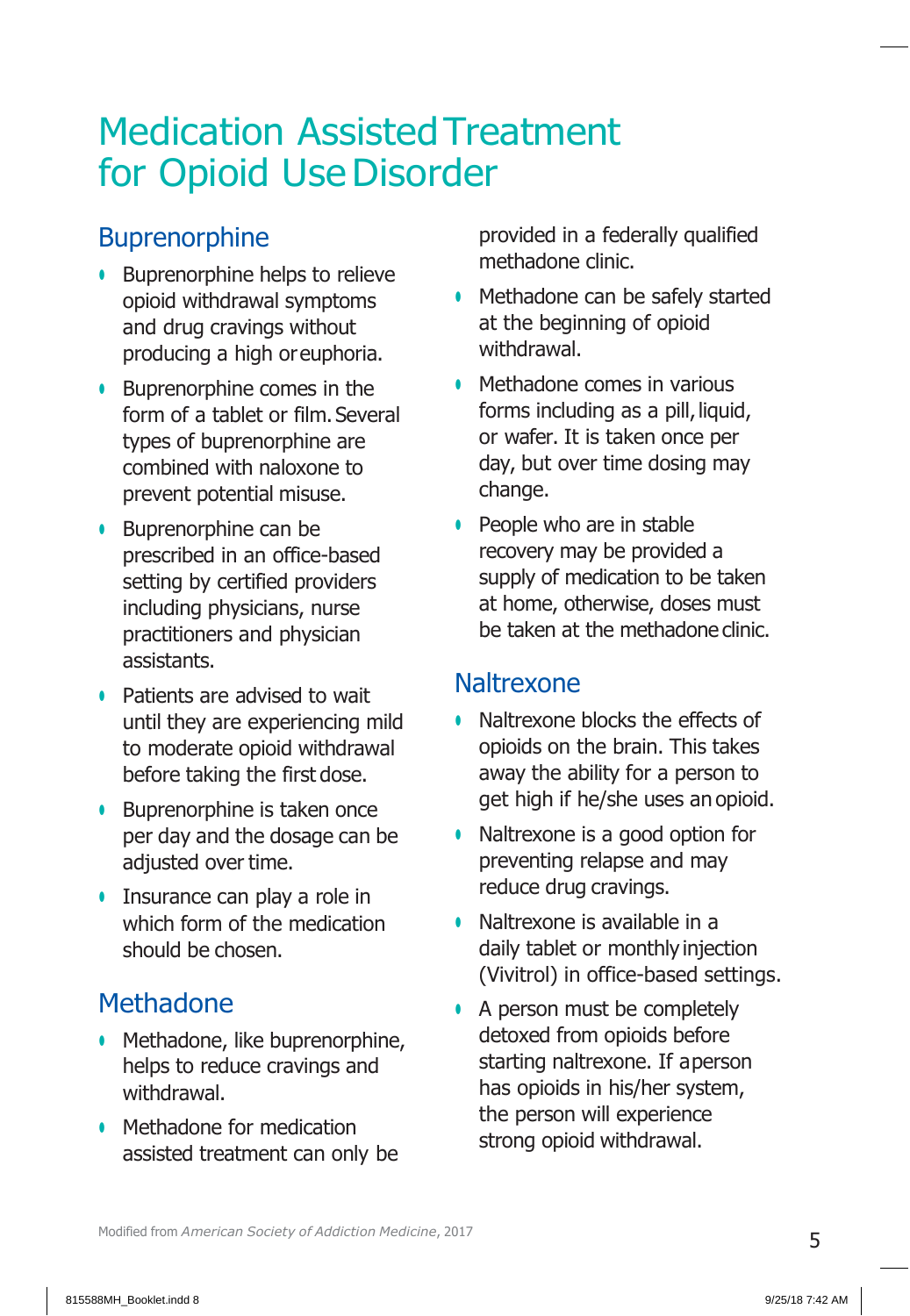### Inpatient Treatment for Substance Use Disorders

Treatment for substance use disorders can be provided in residential or inpatient settings. Longer-term residential facilities can have a period of stay that can last six to twelve months, however, these treatment programs are relatively uncommon. This type of program aids an individual in changing their behavior in a highly structured environment.

Short-term residential treatment is more common and available to those seeking residential treatment options. This may or may not include detoxification as well as providing intensive therapeutic treatment and preparation for return to community-based settings in a structured environment.



### Outpatient Treatment for Substance Use Disorders

Partial hospitalization or intensive outpatient treatment is an alternative to residential or inpatient treatment for substance use disorders. In this type of treatment, individuals attend intensive and regular treatment sessions several times a week during their early treatment phase.

After completing partial hospitalization or intensive outpatient treatment, individuals often move toward regular outpatient treatment, which meets less frequently and for fewer hours per week to help support recovery.

Adapted from the Substance Abuse and Mental Health Services Administration,2016

6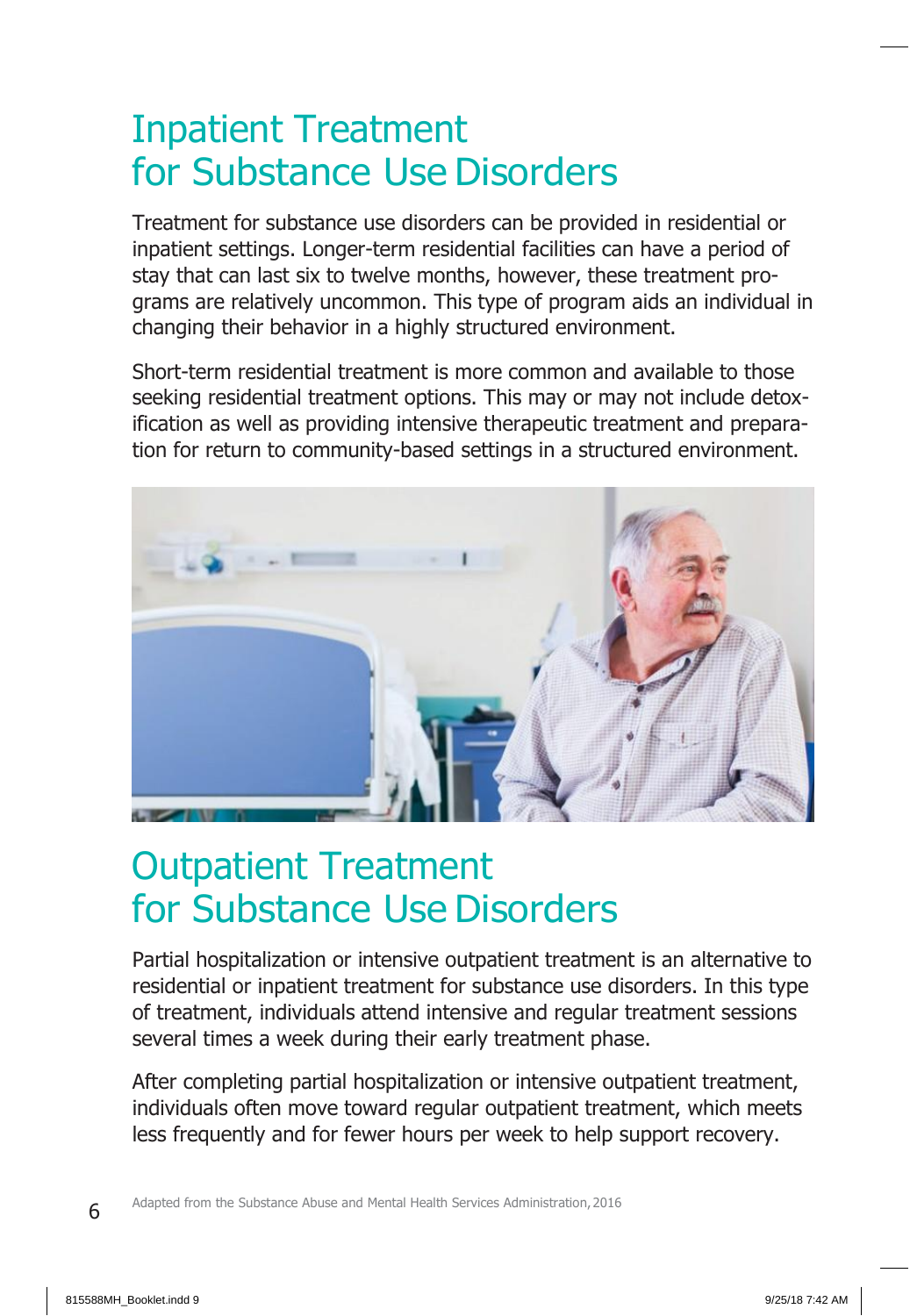### Recovery Housing

Recovery housing is housing provided in a drug-free, safe, and supported environment for persons recovering from substance use disorders. Successful recovery is often accompanied by peer and community support, employment supports, and a safe drug-free living environment.

Who is a Good Candidate for Recovery Housing?

- **•** People seeking recovery.
- **•** People who desire a safe, structured living environment with others seeking recovery.
- **•** People who wish to participate in supportive or treatment services to promote their recovery.
- **•** People at risk of homelessness after exiting treatment, incarceration, military duty or who are in a living environment that does not support recovery.

Adapted from the Ohio Mental Health and Addiction Services, 2016

### RecoverySupport **Groups**

Recovery support groups consist of individuals with similar conditions and similar life experiences. Peer support can help assist individuals in maintaining long-term recovery from drug-related problems. Recovery support groups can serve as a valuable social support for individuals in early and long-term recovery, but are not recommended alone as a substitute for treatment for those in early recovery. Peer support groups are also helpful for family members, friends, or caregivers of individuals with substance use disorders. Examples of recovery support groups can include, but are not limited to:

- **•** Narcotics Anonymous
- **•** Heroin Anonymous
- **•** Alcoholics Anonymous
- **•** Nar-Anon
- **•** Families Anonymous

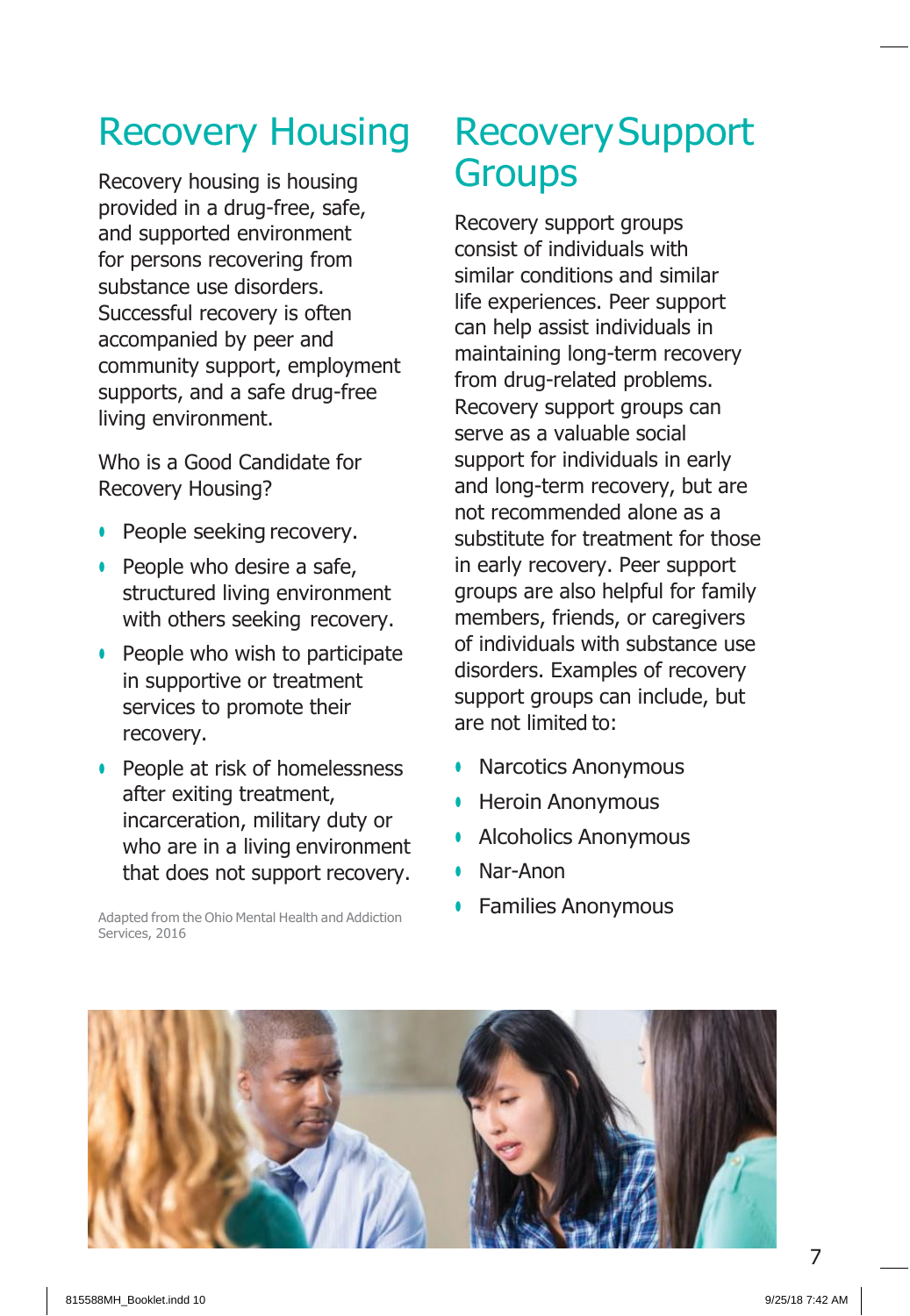### Harm Reduction

Harm reduction is a set of strategies aimed at reducing the negative consequences associated with drug use. Until a person decides to stop using drugs and seek help for treatment and recovery from addiction, it is important that the individual has access to lifesaving harm reduction services. In addition to their services, harm reduction programs can also help to connect individuals to treatment programs.

Examples of harm reduction services:

#### **• Naloxone accessprograms**

The goal of these programs is to help reduce opioid overdose death and save lives by providing access to the lifesaving opioid overdose antidote naloxone as well as provide education on overdose prevention and overdose response measures.

#### **• Sterile syringe access or syringe exchange programs**:

The goal of these programs is to reduce the spread of infectious diseases such as HIV and Hepatitis C among persons who inject drugs by providing access to sterile syringes and a means for disposing of used syringes as well as providing prevention education.

### **MetroHealth** Project DAWN

Project DAWN is the community's overdose education and naloxone distribution program. Project DAWN provides free access to naloxone for individuals at personal risk of opioid overdose or for individuals who may be in a potential position to help someone at risk of an opioid overdose. Visit any Project DAWN walk-in site for your own free naloxone kit.

Project DAWN contact information:

216-778-5677 metrohealth.org/projectdawn

#### **Four Convenient Locations**

All locations offer free parking to visitors and guests

#### **TheCuyahogaCountyBoardofHealth**

5550 Venture Drive, Parma, Ohio 44129 Walk-in hours: Friday, 9 a.m. - 12 Noon 216-201-2000

#### **Circle Health Services**

12201 Euclid Ave, Cleveland, Ohio 44109 Walk-in hours: Tuesday, 12 Noon - 4 p.m. and Friday 1 - 5p.m. 216-721-4010

#### **Thomas F. McCafferty Health Center**

4242 Lorain Ave, Cleveland, Ohio 44113 Walk-in hours: Monday and Wednesday, 8 a.m. - 4:30 p.m. and Thursday 12 Noon - 8 p.m. 216-664-6603

#### **City of Cleveland - EMS Headquarters**

1701 Lakeside Ave, Cleveland, Ohio 44114 Walk-in hours: Monday - Friday, 9 a.m. - 4 p.m. 216-664-2555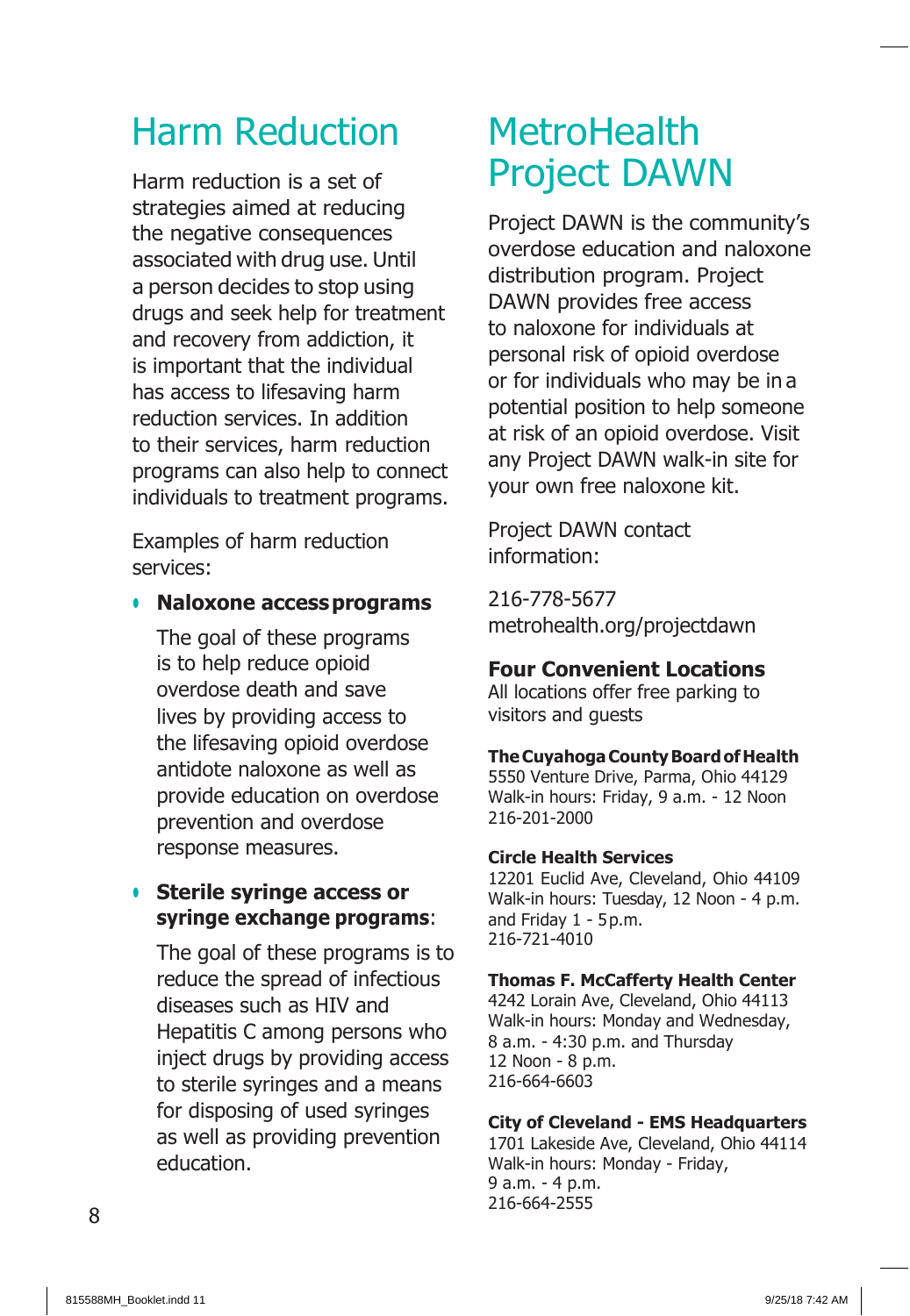### Naloxone in **Pharmacies** Without a Written **Prescription**

In Ohio, at certain pharmacies, individuals can obtain narcan without requiring that the individual first receive a written prescription for narcan from his/ her doctor. At these pharmacies across Ohio, individuals can request to have their own narcan in case of an emergency. The cost of narcan can either be covered by one's insurance or the cost can be paid out of pocket.

For an online list of participating pharmacies in your area, please visit: pharmacy.ohio.gov/Licensing/ NaloxonePharmacy.aspx



### Circle Health Services Syringe Exchange Program

#### **Circle Health Services**

12201 Euclid Ave Cleveland, OH 44106

Monday - Thursday: 11 a.m. - 7 p.m. Friday: 10 a.m. – 5p.m.

#### **Hispanic UMADAOP Circle Health Services Syringe Exchange Van**

3305 West 25th Cleveland, OH 44109

Monday – Friday 9 a.m.-12 Noon & 1 p.m. – 3 p.m.

### National Suicide Prevention Lifeline

The National Suicide Prevention Lifeline provides 24/7, free and confidential support for people in distress, prevention and crisis resources for you or your loved ones, and best practices for professionals.

Call 1-800-273-8255